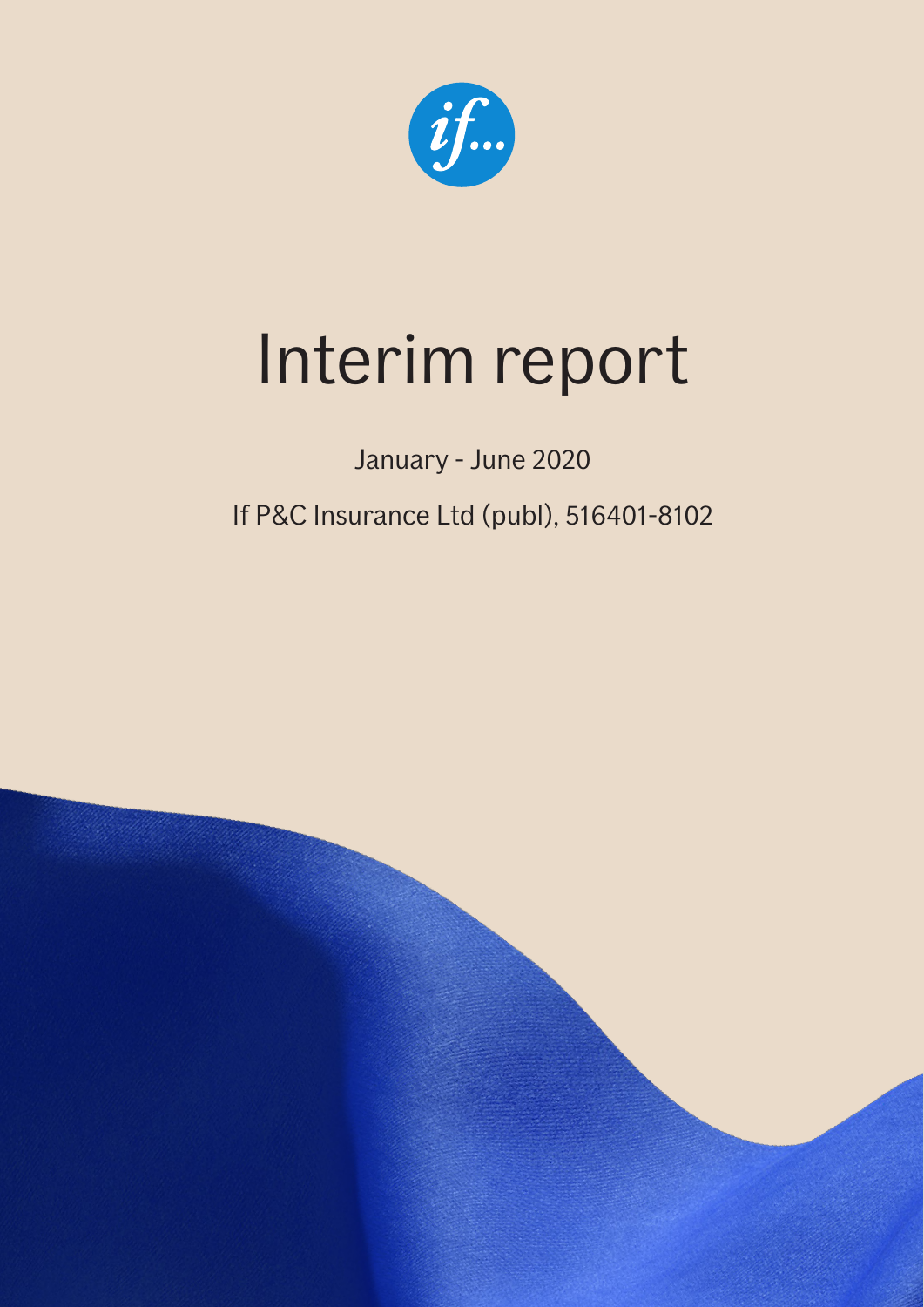# Contents

| $\label{eq:1} \textbf{income statement} \text{} \textcolor{red}{\textbf{if} \textbf{name} \textbf{if} \textbf{if} \textbf{if} } \textbf{if} \textbf{if} \textbf{if} \textbf{if} \textbf{if} \textbf{if} \textbf{if} \textbf{if} \textbf{if} \textbf{if} \textbf{if} \textbf{if} \textbf{if} \textbf{if} \textbf{if} \textbf{if} \textbf{if} \textbf{if} \textbf{if} \textbf{if} \textbf{if} \textbf{if} \textbf{if} \textbf{if} \textbf{if} \textbf{if} \textbf{if} \text$ |  |
|----------------------------------------------------------------------------------------------------------------------------------------------------------------------------------------------------------------------------------------------------------------------------------------------------------------------------------------------------------------------------------------------------------------------------------------------------------------------------|--|
|                                                                                                                                                                                                                                                                                                                                                                                                                                                                            |  |
|                                                                                                                                                                                                                                                                                                                                                                                                                                                                            |  |
|                                                                                                                                                                                                                                                                                                                                                                                                                                                                            |  |
|                                                                                                                                                                                                                                                                                                                                                                                                                                                                            |  |
|                                                                                                                                                                                                                                                                                                                                                                                                                                                                            |  |
|                                                                                                                                                                                                                                                                                                                                                                                                                                                                            |  |
|                                                                                                                                                                                                                                                                                                                                                                                                                                                                            |  |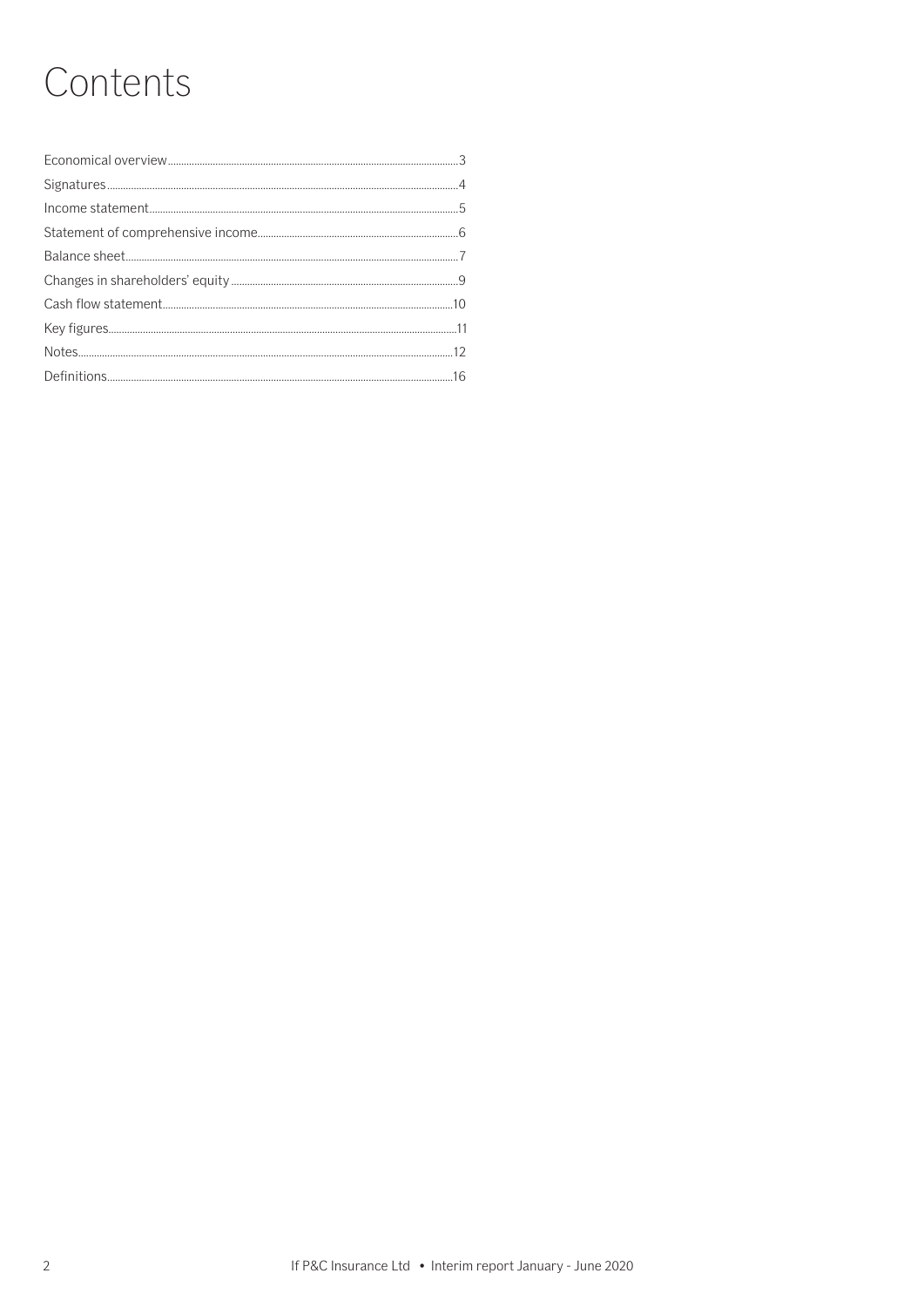### Economical overview

If P&C Insurance Ltd (publ) is a wholly owned subsidiary of If P&C Insurance Holding Ltd (publ), which in turn is a wholly owned subsidiary of Sampo plc, Finland. The business of If P&C Insurance Ltd (publ) consists of property and casualty insurance operations conducted in Sweden and via branch offices in Norway, Finland and Denmark. In addition to its operations in in the Nordic countries, the company conducts certain activities via branch offices in Estonia, Latvia, the Netherlands, Germany, the United Kingdom and France.

The totals in tables and statements in the interim report may not always reconcile due to rounding. The aim is for each line item to correspond to the source and therefore rounding differences may arise in totals. Comparative figures for income statement items refer to the period January - June 2019 and for balance sheet items as per 31 December 2019.

#### Significant events during the reporting period

When the Covid-19 pandemic reached the Nordic countries mid-March priority was given to continuity and continued service and support to If's customers in the best way in the changed working conditions. During the second quarter the operations normalized to the changed working conditions in all markets with the vast majorityof all If's employees working from home offices. Following officialguidelines, a stepwise return to office has begun in some countries.During the period If has been able to offer a normal service level andcustomer satisfaction has remained on a high level.

Claims cost for the first 6 months is negatively impacted from travel insurance policies primarily following imposed government travel restrictions due to Covid-19. At the end of the reporting period, the total number of reported claims amounted to just over 50,000, corresponding to a gross claims cost of approximately MSEK 400 mostly in BA Private and Norway. The net claims cost is expected to be significantly reduced by a reinsurance cover with a net retention for this event of MSEK 100.

The lock down activities in the Nordic countries had a positive effect to claims cost especially in the beginning of the second quarter. The largest factor being reduced traffic on the roads that resulted in an extraordinary and temporary decrease in motor claims. Towards the end of the period, as governments started to reopen societies, claims frequency also returned to a more normal level. At the same time repair costs might increase due to a lack of material, delays in transportation of material or shortage of personnel following implemented government travel restrictions.

During the period there was clearly a negative effect on premium volume as a consequence of the Covid-19 situation. This was a result of many variables including fewer new cars sold, decommissioning of vehicles and lower insurable sums and goods. the period there was clearly a negative effect on premium volume as a consequence of the Covid-19 situation. This was a result of many variables including fewer new cars sold, decommissioning of vehicles and lower insurable sums and goods.

#### Earnings and financial position

#### Results

Profit before income taxes amounted to MSEK 3,940 (4,400). The technical result increased to MSEK 3,978 (3,291). The combined ratio improved to 82.6% (85.1). The investment return, measured at full market value, was negative and amounted to MSEK -1,616 (3,921) for the period.

#### Premiums

Gross premiums written amounted to MSEK 29,244 (28,092). Adjusted for currency effects, the increase was 5.3%.

#### Claims

Claims incurred, net of reinsurance, amounted to MSEK 15,191 (15,095). The risk ratio amounted to 61.9% (63.4).

#### Expenses

Operating expenses amounted to MSEK 3,361 (3,491) for the first six months. The cost ratio amounted to 20.7% (21.7).

#### Investment Result

At full market value, result from asset management amounted to MSEK -1,616 (3,921) corresponding to a total return of -1.4 % (3.6).

The first half of 2020 was characterized by volatility in the financial markets that we have not seen since the financial crisis twelve years ago. The year started positively with new highs in many stock markets around the world. When the news came, that Covid-19 had begun to spread in Europe, they fell steeply. At most, the Swedish equity markets were down more than 30 percent and most of other leading equity indices around the world showed similar declines. The uncertainty surrounding the world economy also led to a significant increase in the credit risk premium, which caused many bonds to fall in price regardless of credit quality.

The financial markets have since the outbreak of the pandemic crisis in March experienced a turbulent period and in the first quarter this resulted in negative returns across all asset classes. In the second quarter financial markets recovered. However, first half year is still negatively affected from Covid-19.

The share allocated to equities in the active portfolio (including derivatives) has decreased during the period and by the period end amounted to 10.9% (11.1). The duration for the fixed income assets decreased to 1.3 (1.3).

#### Claims reserves

On June 30, gross claims reserves amounted to MSEK 66,578 (67,956). Adjusted for currency effects, gross claims reserves decreased by MSEK 368 compared with the end of 2019. The change during the period is primarily attributable to a reserve reduction in motor thirdparty liability (MPTL) insurance and a reserve increase in property insurance.

#### Solvency and cash flow

As per June 30, 2020, the solvency capital requirement amounted to MSEK 14,416 (15,186) and the eligible own funds amounted to MSEK 27,309 (25,358) with a corresponding solvency ratio of 189% (167).

Cash flow from operating activities, including net investments in financial investment assets, decreased to an inflow of MSEK 1,191 (3,643).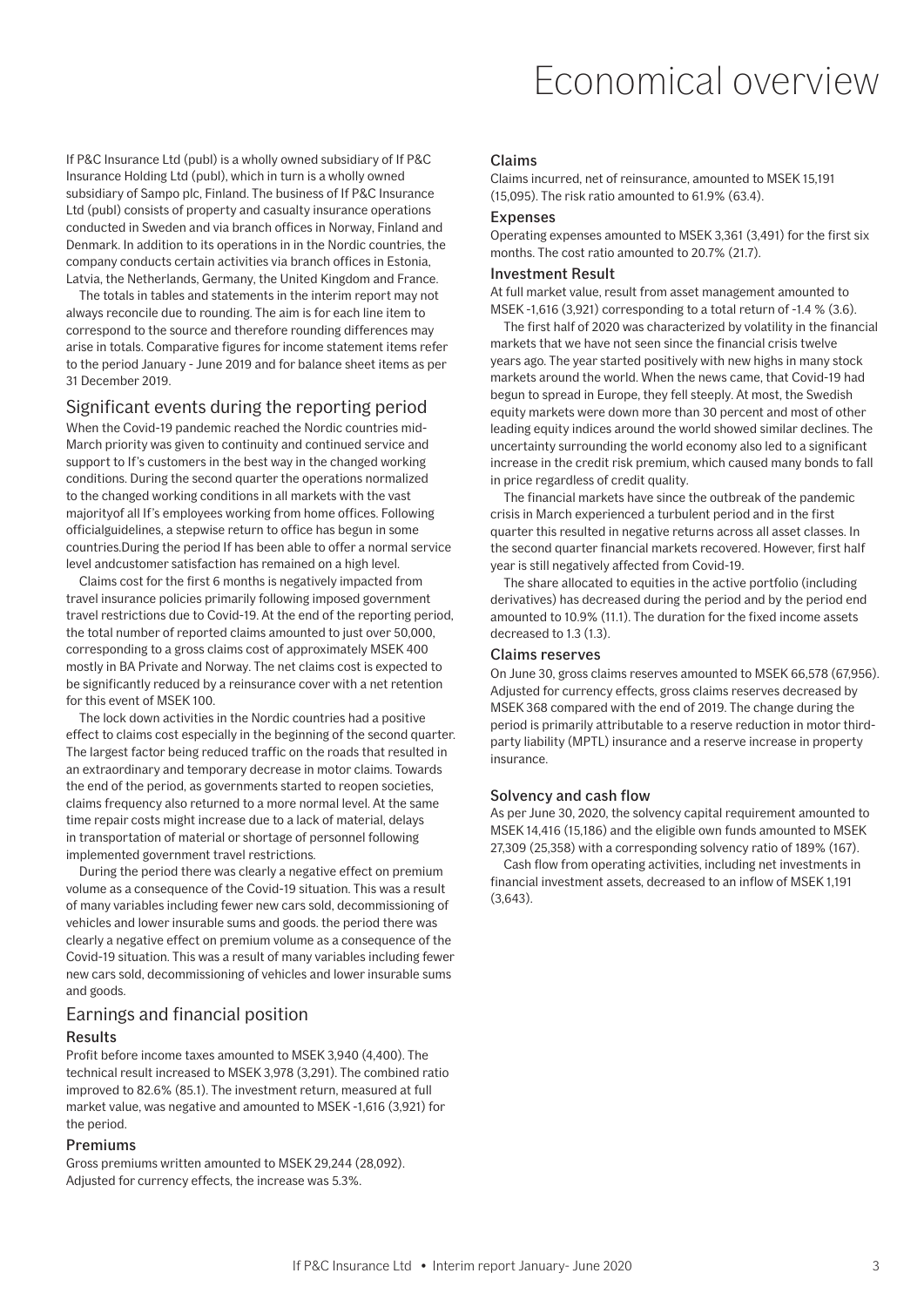### Signatures

The interim report has not been reviewed by the company's auditors.

We hereby certify that this half-year interim report for January-June 2020 provides a true and fair overview of the company's operations, financial position and results, and describes the significant risks and uncertainties facing the company.

Stockholm, August 3, 2020

**Morten Thorsrud** Chairman of the Board

**Patrick Lapveteläinen Jouko Oksanen Dag Rehme** Board member Board member Board member

Board member **Board member** Board member **Board member Board member** 

**Ingar Brotnov Carina Lidgren** 

**Måns Edsman** Board member and President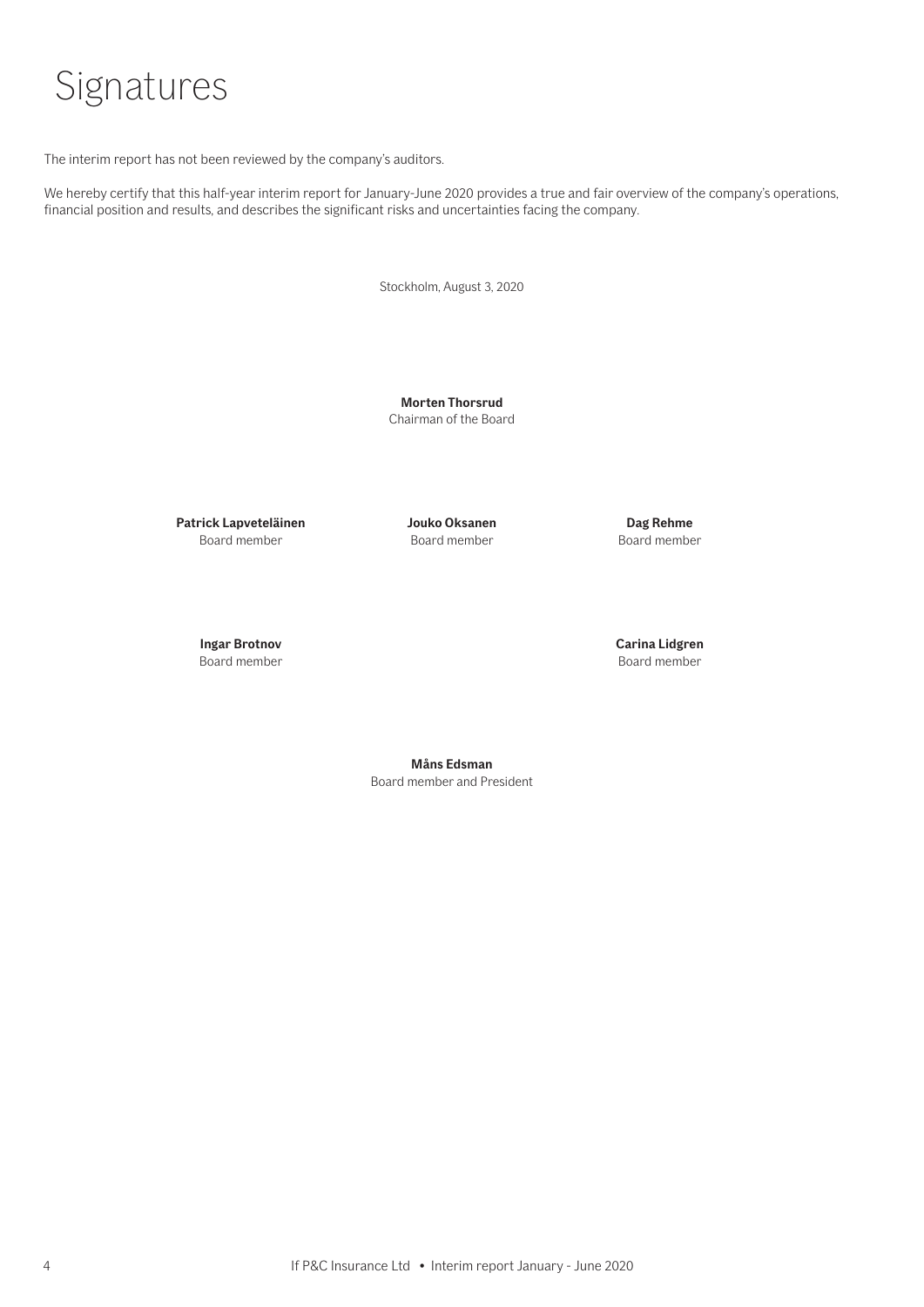### Income statement

| <b>MSEK</b>                                                                        | 2020<br>Jan-Jun          | 2019<br>Jan-Jun          | 2019<br>Jan-Dec |
|------------------------------------------------------------------------------------|--------------------------|--------------------------|-----------------|
| TECHNICAL ACCOUNT INSURANCE OPERATIONS                                             |                          |                          |                 |
|                                                                                    |                          |                          |                 |
| Premiums earned, net of reinsurance                                                |                          |                          |                 |
| Premiums written, gross                                                            | 29,244                   | 28,092                   | 47,466          |
| Premiums ceded                                                                     | $-1,852$                 | $-1,602$                 | $-2,091$        |
| Change in provision for unearned premiums and unexpired risks                      | $-5,646$                 | $-5,285$                 | $-956$          |
| Reinsurers' share of change in provision for unearned premiums and unexpired risks | 723                      | 625                      | 71              |
|                                                                                    | 22,469                   | 21,829                   | 44,490          |
|                                                                                    |                          |                          |                 |
| Allocated investment return transferred from the non-technical account             | 92                       | 79                       | 165             |
|                                                                                    |                          |                          |                 |
| Other technical income                                                             | 234                      | 210                      | 417             |
| Claims incurred, net of reinsurance                                                |                          |                          |                 |
| Claims paid                                                                        |                          |                          |                 |
| Gross                                                                              | $-17,048$                | $-17,017$                | $-34,505$       |
| Reinsurers' share                                                                  | 447                      | 468                      | 1,049           |
| Change in provision for claims outstanding                                         |                          |                          |                 |
| Gross                                                                              | 490                      | 1,546                    | 2,822           |
| Reinsurers' share                                                                  | 921                      | $-92$                    | $-86$           |
|                                                                                    | $-15,191$                | $-15,095$                | $-30,720$       |
| <b>Operating expenses</b>                                                          |                          |                          |                 |
| Operating expenses in insurance operations, net of reinsurance                     |                          |                          |                 |
| Gross                                                                              | $-3,442$                 | $-3,559$                 | $-7,206$        |
| Commissions and profit participations in ceded reinsurance                         | 81                       | 67                       | 144             |
|                                                                                    | $-3,361$                 | $-3,491$                 | $-7,062$        |
|                                                                                    |                          |                          |                 |
| Other operating expenses/other technical expenses                                  | $-264$                   | $-241$                   | $-516$          |
|                                                                                    | $-3,625$                 | $-3,733$                 | $-7,577$        |
|                                                                                    |                          |                          |                 |
| Technical result from property and casualty insurance                              | 3,978                    | 3,291                    | 6,775           |
|                                                                                    |                          |                          |                 |
| <b>NON-TECHNICAL ACCOUNT</b>                                                       |                          |                          |                 |
|                                                                                    |                          |                          |                 |
| <b>Investment result</b>                                                           |                          |                          |                 |
| Direct investment income                                                           | 1,459                    | 1,825                    | 3,390           |
| Unrealized gains on investment assets                                              | $\overline{0}$           | 51                       | 60              |
| Management costs                                                                   | $-185$                   | $-346$                   | $-546$          |
| Unrealized losses on investment assets                                             | $-1,063$                 | $-104$                   | $-209$          |
|                                                                                    | 211                      | 1,426                    | 2,696           |
| Allocated investment return transferred to the technical account                   | $-213$                   | $-233$                   | $-467$          |
| Interest expenses, financing                                                       | $-35$                    | $-35$                    | $-71$           |
| Amortization, goodwill                                                             | $-1$                     | $-48$                    | $-48$           |
| Result before income taxes and appropriations                                      | 3,940                    | 4,400                    | 8,884           |
|                                                                                    |                          |                          |                 |
| Group contribution                                                                 | $\overline{\phantom{a}}$ | $\overline{\phantom{a}}$ | $-25$           |
| <b>Result before income taxes</b>                                                  | 3,940                    | 4,400                    | 8,859           |
|                                                                                    |                          |                          |                 |
| Taxes<br>Net profit for the period                                                 | $-863$                   | $-956$                   | $-1,927$        |
|                                                                                    | 3,077                    | 3,445                    | 6,932           |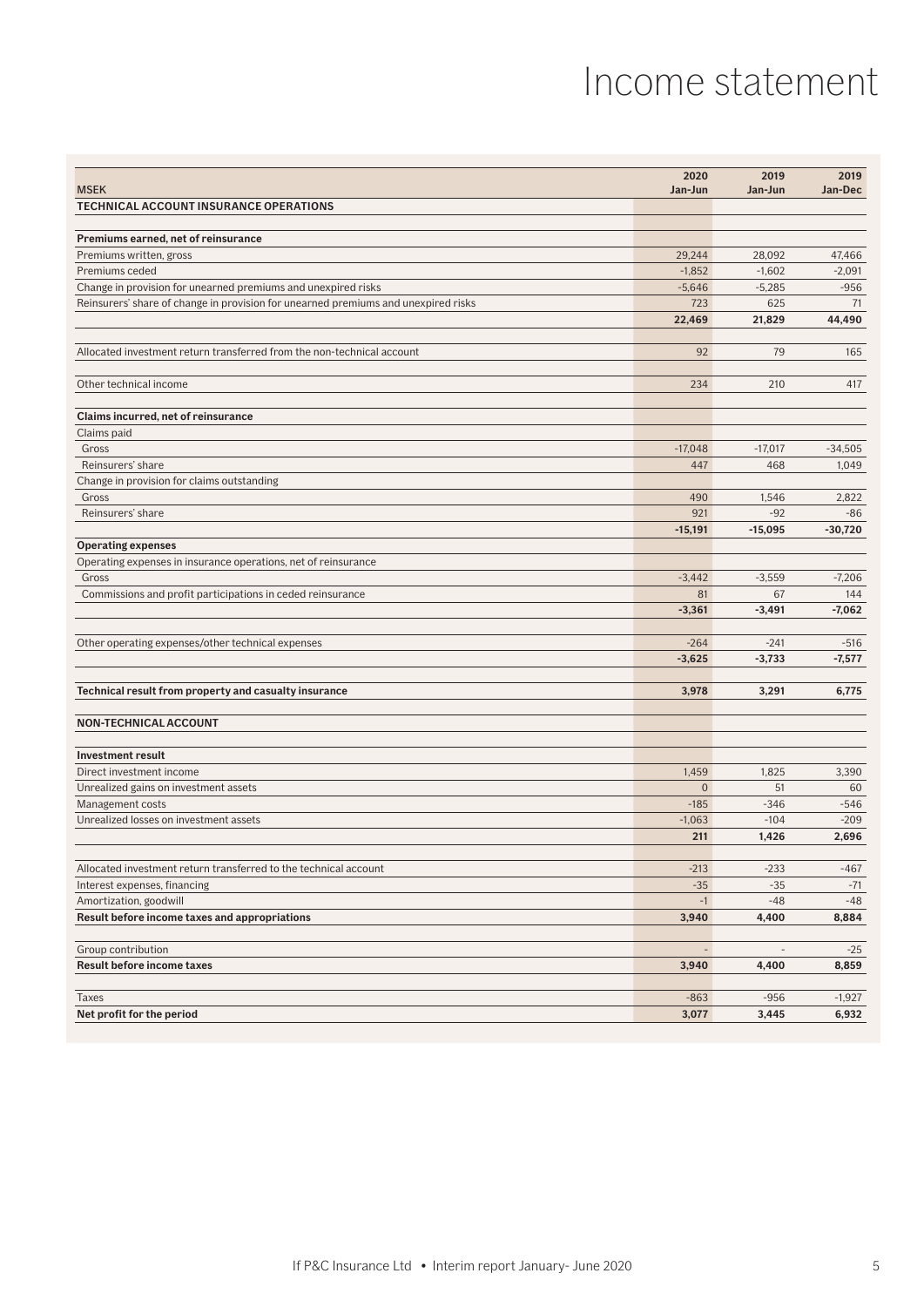### Statement of comprehensive income

|                                                                                                  | 2020     | 2019    | 2019    |
|--------------------------------------------------------------------------------------------------|----------|---------|---------|
| <b>MSEK</b>                                                                                      | Jan-Jun  | Jan-Jun | Jan-Dec |
| Net profit for the period                                                                        | 3,077    | 3,445   | 6,932   |
|                                                                                                  |          |         |         |
| Other comprehensive income                                                                       |          |         |         |
| Items that will be reclassified subsequently to profit and loss when specific conditions are met |          |         |         |
| Effects of changes in exchange rates, foreign operations                                         | $-152$   | 319     | 139     |
| Remeasuring of financial assets available for sale                                               | $-2.414$ | 2.880   | 3,812   |
| Value changes recognized in income statement on financial assets available for sale              | 587      | $-386$  | $-876$  |
| Taxes related to items which will be reclassified when specific conditions are met               | 427      | $-599$  | $-673$  |
|                                                                                                  | $-1,552$ | 2.215   | 2,403   |
|                                                                                                  |          |         |         |
| Total comprehensive income                                                                       | 1.525    | 5,659   | 9,334   |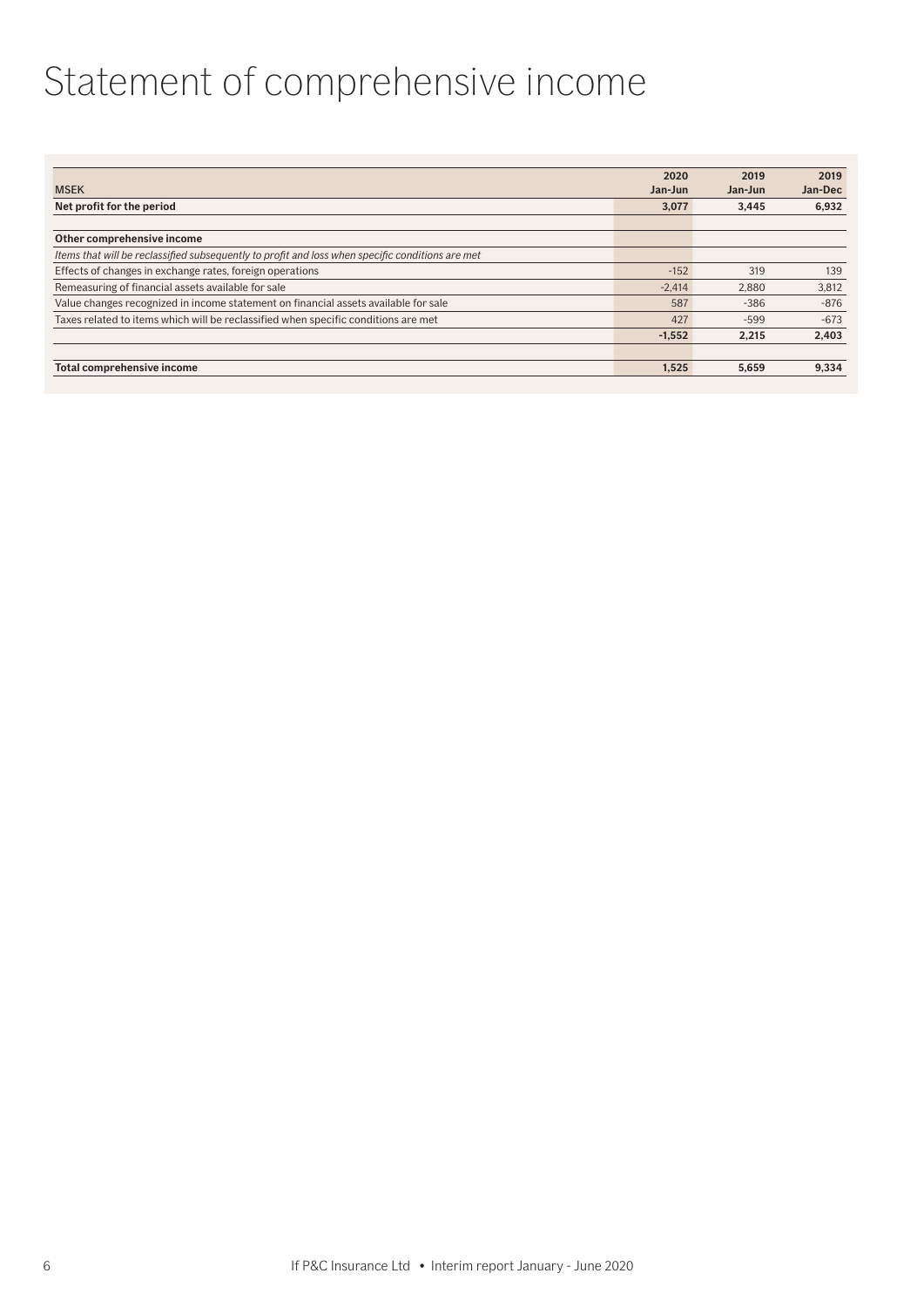### Balance sheet

|                                                      | 2020           | 2019          | 2019           |
|------------------------------------------------------|----------------|---------------|----------------|
| <b>MSEK</b><br><b>Note</b>                           | <b>Jun 30</b>  | <b>Jun 30</b> | <b>Dec 31</b>  |
| Intangible assets                                    |                |               |                |
| Goodwill                                             | $\overline{4}$ | 6             | 5              |
| Other intangible assets                              | 286            | 303           | 312            |
|                                                      | 290            | 309           | 317            |
| <b>Investment assets</b>                             |                |               |                |
| Land and buildings                                   | 35             | 35            | 35             |
| Other financial investment assets<br>3               | 105,217        | 107,216       | 105,782        |
| Deposits with ceding undertakings                    | $\overline{7}$ | 8             | $\overline{7}$ |
|                                                      | 105,259        | 107,259       | 105,825        |
|                                                      |                |               |                |
| Reinsurers' share of technical provisions            |                |               |                |
| Provisions for unearned premiums and unexpired risks | 1,219          | 1.072         | 516            |
| Provisions for claims outstanding                    | 2.461          | 1.651         | 1.653          |
|                                                      | 3,680          | 2,723         | 2,168          |
| <b>Debtors</b>                                       |                |               |                |
| Debtors arising out of direct insurance operations   | 15,934         | 16,233        | 14,123         |
| Debtors arising out of reinsurance operations        | 924            | 873           | 709            |
| Other debtors                                        | 1,976          | 3,421         | 2,457          |
|                                                      | 18,834         | 20,527        | 17,289         |
| Other assets                                         |                |               |                |
| Tangible assets                                      | 180            | 198           | 189            |
| Cash and bank balances                               | 2,460          | 5,231         | 1,323          |
| Collaterals and settlement claims                    | 333            | 256           | 228            |
|                                                      | 2.973          | 5.685         | 1,740          |
|                                                      |                |               |                |
| Prepayments and accrued income                       |                |               |                |
| Accrued interest and rental income                   | 378            | 381           | 431            |
| Deferred acquisition costs                           | 1,188          | 1.248         | 1,257          |
| Other prepayments and accrued income                 | 425            | 577           | 483            |
|                                                      | 1,991          | 2,205         | 2,171          |
| <b>Total assets</b>                                  | 133,026        | 138,709       | 129,511        |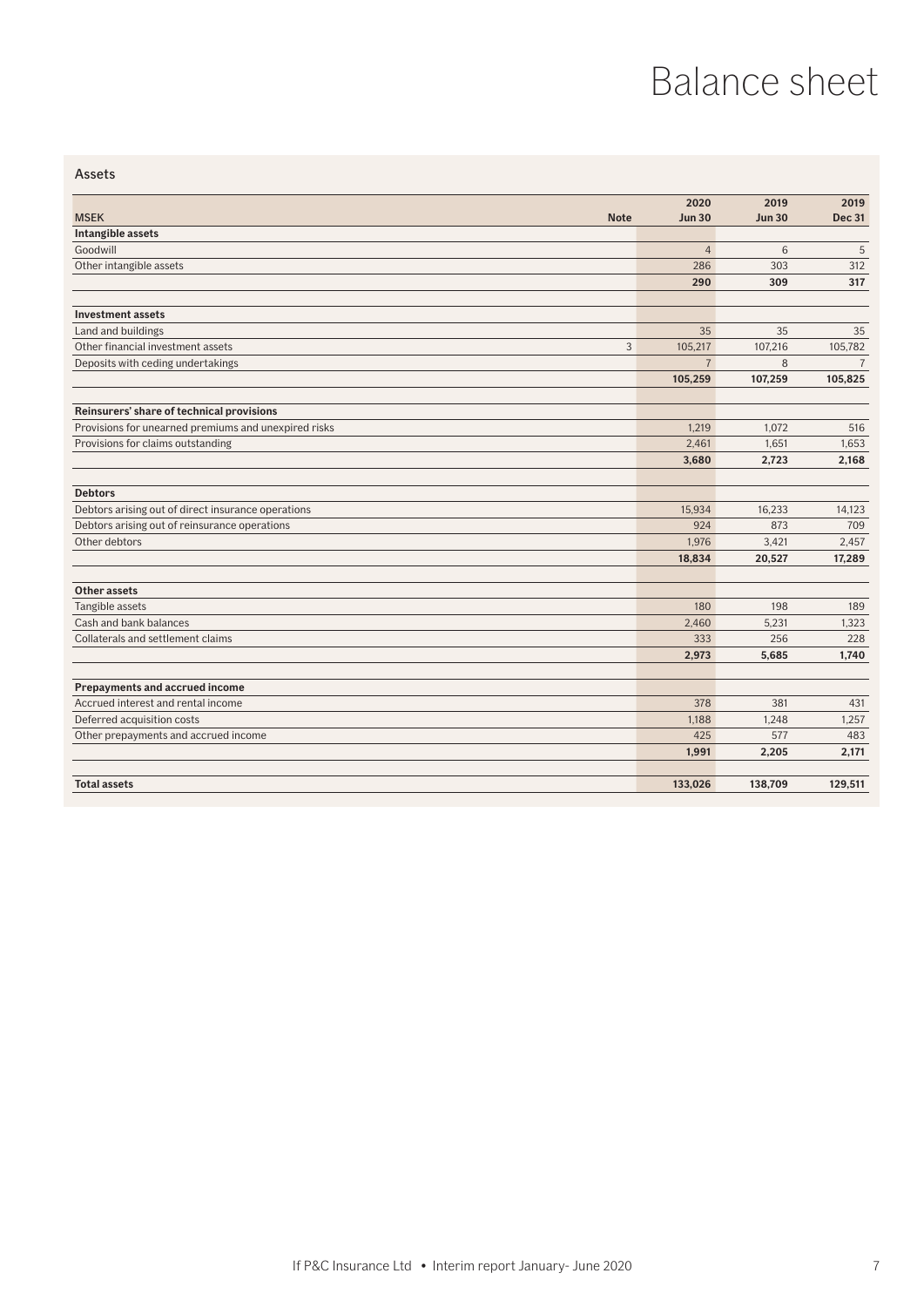#### Shareholders' equity, provisions and liabilities

| <b>MSEK</b><br><b>Note</b>                             | 2020<br><b>Jun 30</b> | 2019<br><b>Jun 30</b> | 2019<br><b>Dec 31</b> |
|--------------------------------------------------------|-----------------------|-----------------------|-----------------------|
| Shareholders' equity                                   |                       |                       |                       |
| Share capital                                          | 104                   | 104                   | 104                   |
| Statutory reserve                                      | 388                   | 388                   | 388                   |
| Fund for costs of development                          | 286                   | 283                   | 312                   |
| Fair value reserve                                     | 3,278                 | 4,385                 | 4,714                 |
| Profit brought forward                                 | 11,565                | 9,793                 | 9,623                 |
| Net profit for the period                              | 3,077                 | 3,445                 | 6,932                 |
|                                                        | 18,698                | 18,399                | 22,073                |
| <b>Untaxed reserves</b>                                | 6.871                 | 7.199                 | 7,118                 |
| <b>Subordinated debt</b>                               | 1,152                 | 1,158                 | 1,146                 |
|                                                        |                       |                       |                       |
| <b>Technical provisions (gross)</b>                    |                       | 26,170                | 21,598                |
| Provisions for unearned premiums and unexpired risks   | 26,497                |                       |                       |
| Provisions for claims outstanding                      | 66,578<br>93,076      | 69,763<br>95,932      | 67,956<br>89,553      |
|                                                        |                       |                       |                       |
| Provisions for other risks and charges                 |                       |                       |                       |
| Deferred tax liability                                 | 314                   | 813                   | 912                   |
| Other provisions                                       | 394                   | 411                   | 451                   |
|                                                        | 708                   | 1,223                 | 1,363                 |
| <b>Deposits received from reinsurers</b>               | $\overline{a}$        | $\overline{a}$        |                       |
| <b>Creditors</b>                                       |                       |                       |                       |
| Creditors arising out of direct insurance operations   | 849                   | 1,347                 | 1,745                 |
| Creditors arising out of reinsurance operations        | 808                   | 678                   | 252                   |
| 3<br><b>Derivatives</b>                                | 342                   | 66                    | 258                   |
| Other creditors                                        | 9,094                 | 11,015                | 4,237                 |
|                                                        | 11,092                | 13,106                | 6,492                 |
|                                                        |                       |                       |                       |
| <b>Accruals and deferred income</b>                    |                       |                       |                       |
| Reinsurers' share of deferred acquisition costs        | 79                    | 68                    | 42                    |
| Other accruals and deferred income                     | 1,350                 | 1,623                 | 1,724                 |
|                                                        | 1,429                 | 1,692                 | 1,765                 |
| Total shareholders' equity, provisions and liabilities | 133,026               | 138,709               | 129,511               |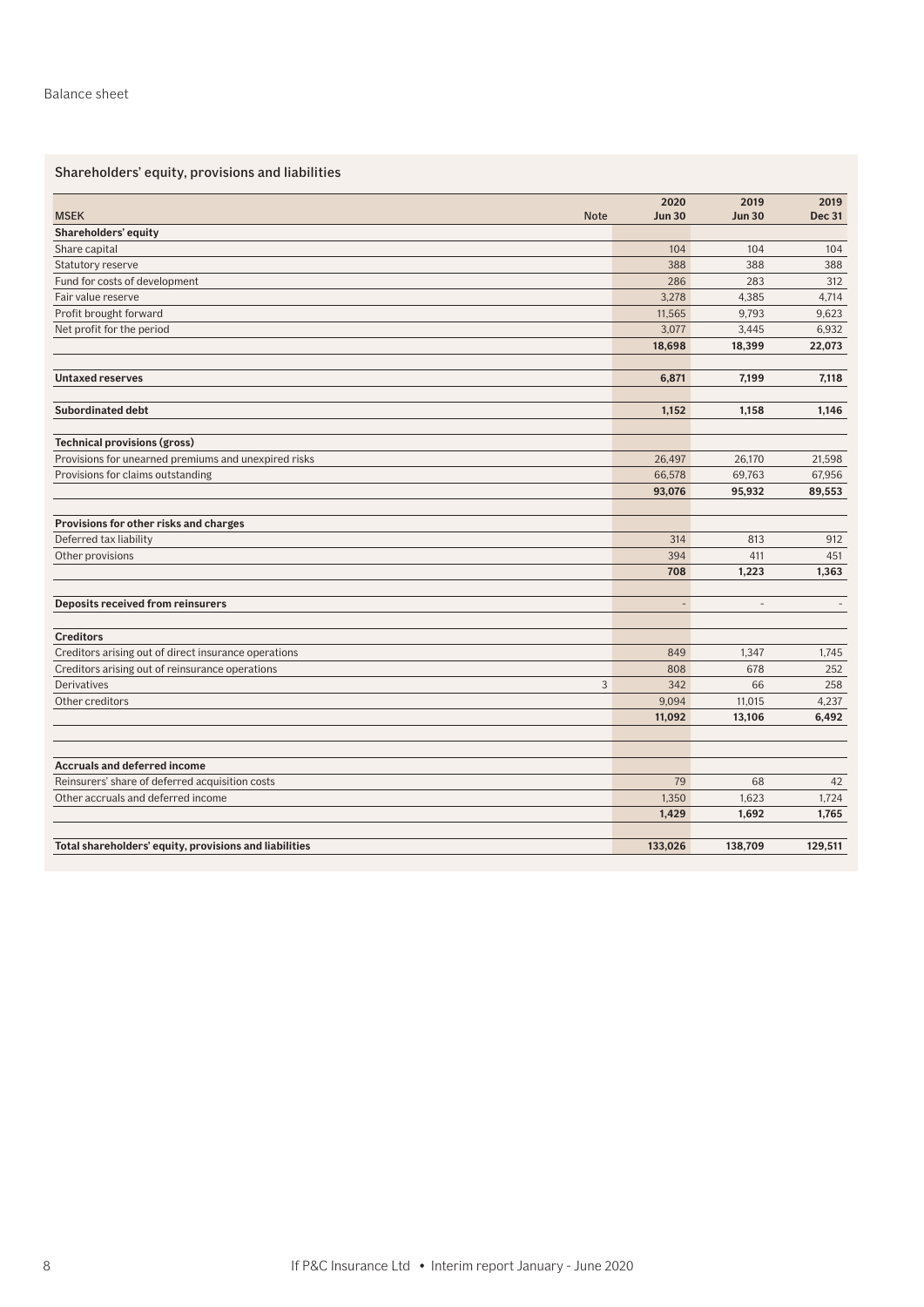### Changes in shareholders' equity

|                                                     | <b>Restricted equity</b> |                              |                                            | <b>Unrestricted equity</b> |                              |                                        |                        |
|-----------------------------------------------------|--------------------------|------------------------------|--------------------------------------------|----------------------------|------------------------------|----------------------------------------|------------------------|
| <b>MSEK</b>                                         | <b>Share</b><br>capital  | <b>Statutory</b><br>reserves | <b>Fund for</b><br>costs of<br>development | Fair<br>value<br>reserve   | Profit<br>brought<br>forward | <b>Net</b><br>profit for<br>the period | <b>Total</b><br>equity |
| Equity at beginning of 2020                         | 104                      | 388                          | 312                                        | 4,714                      | 16,555                       | ٠                                      | 22,073                 |
| Total comprehensive income                          | $\overline{a}$           | $\overline{a}$               | $\overline{\phantom{a}}$                   | $-1,436$                   | $-116$                       | 3,077                                  | 1,525                  |
| Transfer between restricted and unrestricted equity | $\overline{\phantom{a}}$ | $\overline{\phantom{a}}$     | $-26$                                      | $\overline{a}$             | 26                           | $\overline{a}$                         |                        |
| Shareholders' contribution                          |                          | $\overline{\phantom{a}}$     | $\overline{a}$                             | $\overline{a}$             | 2.000                        | $\overline{a}$                         | 2,000                  |
| Dividend                                            |                          |                              | $\overline{a}$                             |                            | $-6.900$                     |                                        | $-6,900$               |
| Equity at end of June 2020                          | 104                      | 388                          | 286                                        | 3.278                      | 11,565                       | 3,077                                  | 18,698                 |
|                                                     |                          |                              |                                            |                            |                              |                                        |                        |
| Equity at beginning of 2019                         | 104                      | 388                          | 209                                        | 2,423                      | 15,815                       |                                        | 18,939                 |
| Total comprehensive income                          | ٠                        |                              | $\overline{a}$                             | 1.963                      | 252                          | 3,445                                  | 5,659                  |
| Transfer between restricted and unrestricted equity | $\overline{\phantom{a}}$ | $\overline{\phantom{a}}$     | 74                                         | $\overline{a}$             | $-74$                        | $\overline{a}$                         |                        |
| Dividend                                            |                          |                              | $\overline{a}$                             | $\overline{a}$             | $-6,200$                     | $\overline{a}$                         | $-6,200$               |
| Equity at end of June 2019                          | 104                      | 388                          | 283                                        | 4,385                      | 9.793                        | 3,445                                  | 18,399                 |
| Equity at beginning of 2019                         | 104                      | 388                          | 209                                        | 2,423                      | 15.815                       | $\overline{a}$                         | 18,939                 |
| Total comprehensive income                          | ٠                        | $\overline{\phantom{a}}$     | $\overline{a}$                             | 2.292                      | 111                          | 6,932                                  | 9,334                  |
| Transfer between restricted and unrestricted equity | $\overline{a}$           | $\overline{\phantom{a}}$     | 103                                        | $\overline{a}$             | $-103$                       | $\overline{a}$                         |                        |
| Dividend                                            |                          |                              |                                            | $\overline{a}$             | $-6,200$                     | $\overline{a}$                         | $-6,200$               |
| Equity at end of 2019                               | 104                      | 388                          | 312                                        | 4.714                      | 9,623                        | 6,932                                  | 22,073                 |

The share capital comprises 1,044,306 shares with a quotient value of SEK 100 each.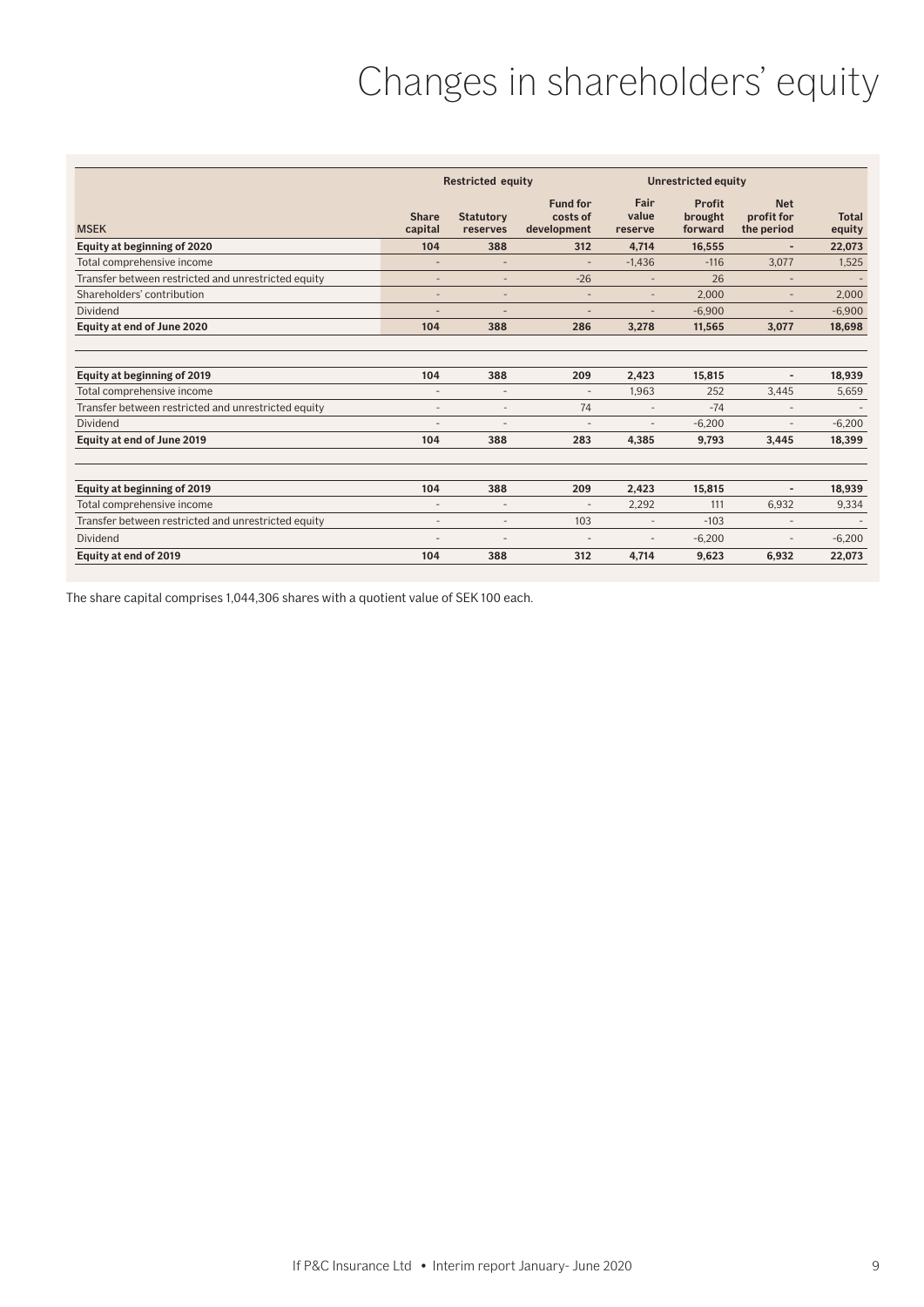### Cash flow statement

|                                                | 2020                     | 2019                     | 2019      |
|------------------------------------------------|--------------------------|--------------------------|-----------|
| <b>MSEK</b>                                    | Jan-Jun                  | Jan-Jun                  | Jan-Dec   |
| <b>CASH FLOW FROM OPERATING ACTIVITIES</b>     |                          |                          |           |
| <b>Cash flow from insurance operations</b>     |                          |                          |           |
| Premium flows, direct insurance                | 26,737                   | 25.195                   | 46.734    |
| Claim payments, direct insurance               | $-17,684$                | $-17,023$                | $-34,485$ |
| Reinsurance                                    | $-1,045$                 | $-1,137$                 | $-1,344$  |
| Costs of operations                            | $-3,892$                 | $-3,549$                 | $-6,758$  |
|                                                | 4,115                    | 3,486                    | 4,148     |
| Cash flow from asset management                |                          |                          |           |
| Interest received                              | 1,005                    | 1,021                    | 1,945     |
| Interest paid                                  | $-91$                    | $-225$                   | $-323$    |
| Dividends received                             | 106                      | 333                      | 432       |
| Cash flow from properties                      | $-1$                     | 115                      | 114       |
| Net investments in financial investment assets | $-3.710$                 | 1.016                    | 2,017     |
|                                                | $-2,690$                 | 2,260                    | 4,185     |
| Interest payment, financing                    | $\overline{\phantom{a}}$ | $\overline{\phantom{a}}$ | $-70$     |
| Realized foreign exchange transactions         | 415                      | 6                        | $-95$     |
| Group internal flows, net                      | 408                      | $-887$                   | $-497$    |
| Paid income tax                                | $-1,057$                 | $-1,223$                 | $-1,780$  |
|                                                | 1,191                    | 3,643                    | 5,891     |
|                                                |                          |                          |           |
| <b>CASH FLOW FROM FINANCING ACTIVITIES</b>     |                          |                          |           |
| Dividend paid                                  | L,                       | $\overline{a}$           | $-6,200$  |
|                                                |                          | $\overline{\phantom{a}}$ | $-6,200$  |
| Cash flow for the period                       | 1,191                    | 3,643                    | $-309$    |
|                                                |                          |                          |           |
| <b>Cash and bank</b>                           |                          |                          |           |
| Opening cash and cash balances for the period  | 1,323                    | 1,396                    | 1,396     |
| Effect of exchange rate changes                | $-54$                    | 192                      | 236       |
| Cash flow during the period                    | 1,191                    | 3,643                    | $-309$    |
| Closing cash and bank balances for the period  | 2,460                    | 5,231                    | 1,323     |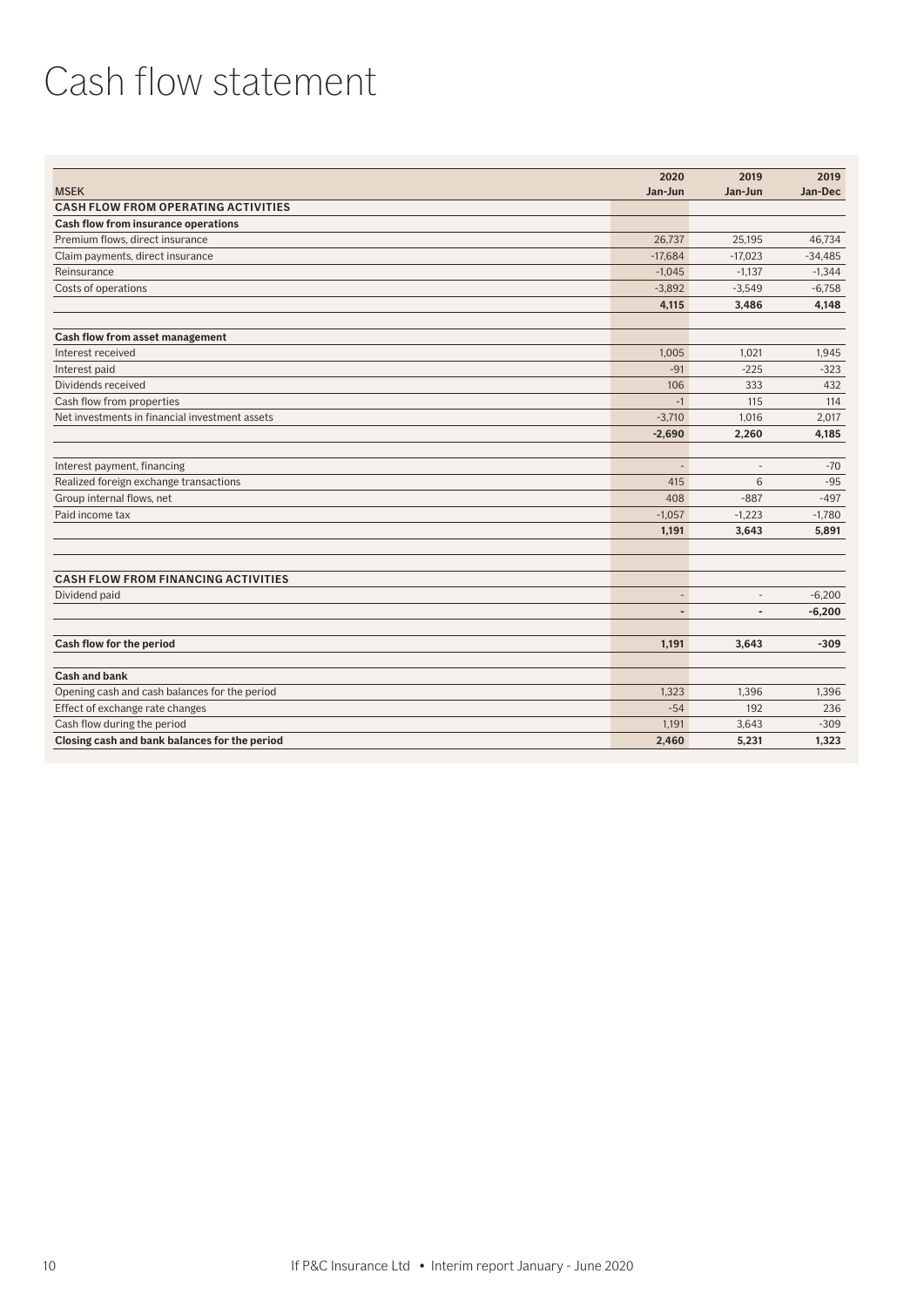# Key figures

|                                                                        | 2020      | 2019      | 2019      | 2018      | 2017      | 2016      |
|------------------------------------------------------------------------|-----------|-----------|-----------|-----------|-----------|-----------|
| <b>MSEK</b>                                                            | Jan-Jun   | Jan-Jun   | Jan-Dec   | Jan-Dec   | Jan-Dec   | Jan-Dec   |
| <b>Earnings related information</b>                                    |           |           |           |           |           |           |
| Premiums earned, net of reinsurance                                    | 22,469    | 21,829    | 44,490    | 42,172    | 32,977    | 29,770    |
| Allocated investment return transferred from the non-technical account | 92        | 79        | 165       | 128       | 179       | 225       |
| Other technical income                                                 | 234       | 210       | 417       | 373       | 248       | 197       |
| Claims paid, net of reinsurance                                        | $-15,191$ | $-15,095$ | $-30,720$ | $-29,322$ | $-22,423$ | $-20,569$ |
| of which, claims-adjustment costs                                      | $-1,287$  | $-1,252$  | $-2,624$  | $-2,431$  | $-1,932$  | $-1,709$  |
| Operating expenses for insurance operations, net of reinsurance        | $-3,361$  | $-3,491$  | $-7,062$  | $-6,818$  | $-5,400$  | $-4,953$  |
| Other operating expenses                                               | $-264$    | $-241$    | $-516$    | $-418$    | $-326$    | $-263$    |
| Technical result from property and casualty insurance                  | 3,978     | 3,291     | 6,775     | 6,115     | 5,254     | 4,406     |
| <b>Result for the period</b>                                           | 3,077     | 3.445     | 6,932     | 6,132     | 6,880     | 4,119     |
| Investment result                                                      | 211       | 1,426     | 2,696     | 2,590     | 1,748     | 1,479     |
| Remeasuring of financial assets available for sale                     | $-2,414$  | 2,880     | 3,812     | $-2,357$  | 1,098     | 1,014     |
| Value changes of AFS assets regognized in the income statement         | 587       | $-386$    | $-876$    | $-1,056$  | $-459$    | $-19$     |
| <b>Total return</b>                                                    | $-1,616$  | 3,921     | 5,632     | $-823$    | 2,388     | 2,473     |
|                                                                        |           |           |           |           |           |           |
| Information regarding economic status                                  |           |           |           |           |           |           |
| Investment assets                                                      | 105,259   | 107,259   | 105,825   | 102,990   | 104,818   | 77,274    |
| <b>Technical provisions</b>                                            | 93,076    | 95,932    | 89,553    | 89,654    | 88,150    | 62,108    |
| Solvency capital                                                       | 27,035    | 27,569    | 31,250    | 27,291    | 31,062    | 23,226    |
| of which, deferred tax                                                 | 314       | 813       | 912       | 184       | 847       | 707       |
| Capital strength according to Solvency II regulation                   |           |           |           |           |           |           |
| Own funds (capital base)                                               | 27,309    | 28,758    | 25,358    | 24,269    | 25,512    | 19,881    |
| - Basic own funds                                                      | 27,309    | 28,758    | 25,358    | 24,269    | 25,512    | 19,881    |
| Solvency capital requirement (SCR)                                     | 14,416    | 15,168    | 15,186    | 14,205    | 15,593    | 11,717    |
| Eligible own funds to cover the minimum capital requirement            | 27,136    | 25,280    | 22,052    | 21,129    | 22,752    | 16,697    |
| Minimum capital requierment (MCR)                                      | 6,487     | 6,826     | 6,834     | 6,392     | 7,017     | 5,273     |
|                                                                        |           |           |           |           |           |           |
| Key data                                                               |           |           |           |           |           |           |
| Claims ratio                                                           | 67.6%     | 69.1%     | 69.0%     | 69.5%     | 68.0%     | 69.1%     |
| Expense ratio                                                          | 15.0%     | 16.0%     | 15.9%     | 16.2%     | 16.4%     | 16.6%     |
| Combined ratio                                                         | 82.6%     | 85.1%     | 84.9%     | 85.7%     | 84.4%     | 85.7%     |
| Risk ratio <sup>1)</sup>                                               | 61.9%     | 63.4%     | 63.2%     | 63.8%     | 62.1%     | 63.4%     |
| Cost ratio <sup>1)</sup>                                               | 20.7%     | 21.7%     | 21.8%     | 21.9%     | 22.2%     | 22.4%     |
| Insurance margin <sup>1)</sup>                                         | 17.8%     | 15.2%     | 15.5%     | 14.6%     | 16.2%     | 15.0%     |
| Total investment return                                                | $-1.4%$   | 3.6%      | 5.3%      | $-0.8%$   | 3.1%      | 3.3%      |

 $1)$  Refers to alternative performance measures which are defined in Definitions.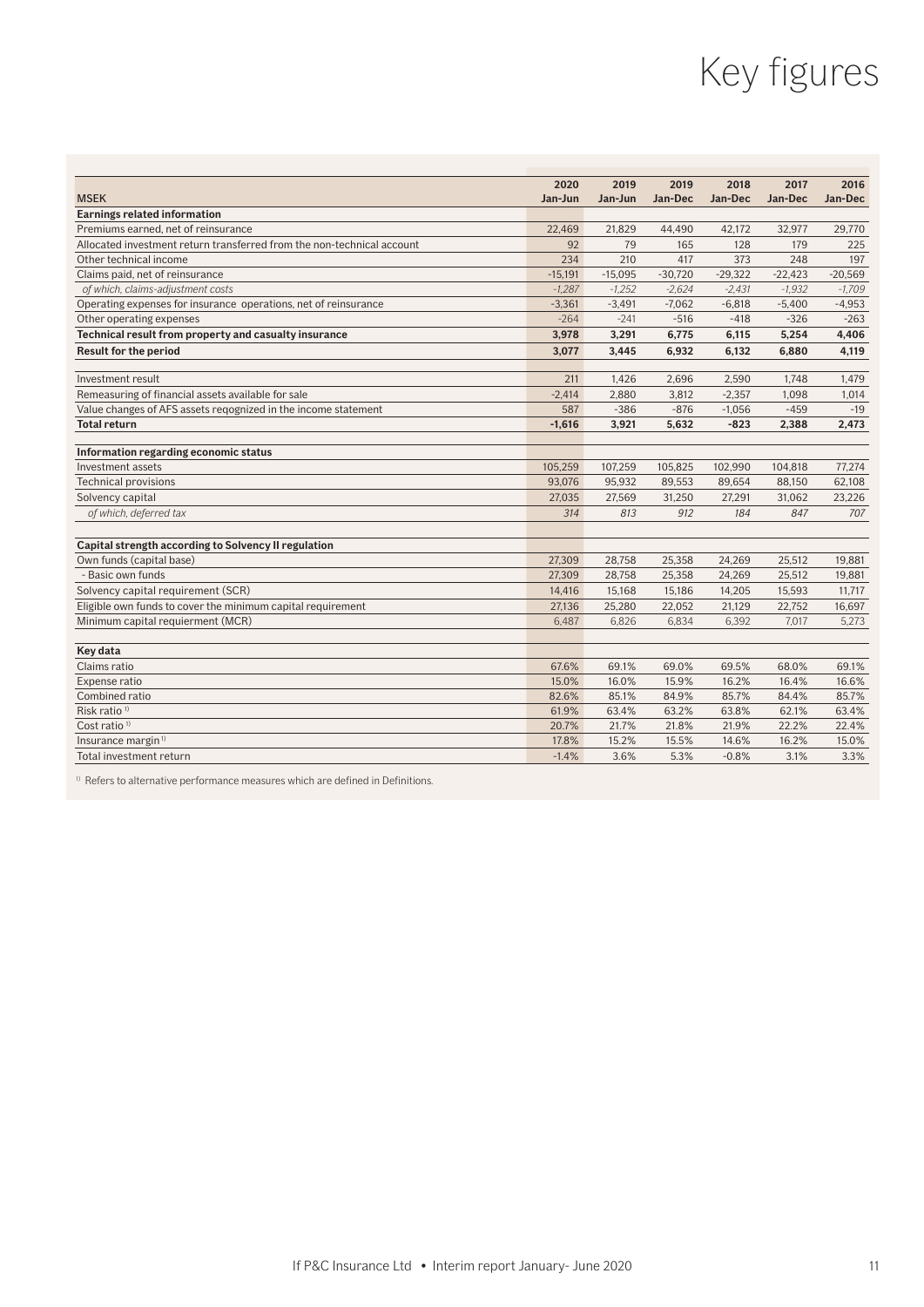### Notes

#### NOTE 1 – Applied accounting policies

This Interim report was prepared in accordance with the Annual Accounts Act (1995:1560) for Insurance Companies (ÅRFL) and the Swedish Financial Supervisory Authority's Regulations and General recommendations on Annual Accounts in Insurance Companies (FFFS 2019:23). The accounting policies that have been applied in this Interim report are the same as those applied in the 2019 Annual Report.

Besides the disclosures provided in Notes 1-4, more information can be found in the section Economical overview.

#### NOTE 2 – Risks and uncertainties

Risk is a natural and integral part of the company's business and environment and the tools used for managing risk include clearly defined strategies and responsibilities, together with strong commitment to the risk-management processes. The main underwriting risks in insurance operations are premium risks and reserve risks. In addition, market risks (such as changes in interest rates, foreign exchange rates and stock prices, as well as changes in their volatility) and credit risks affect the market values of financial assets and liabilities. Operational risks, which are the risk of loss arising from inadequate or failed processes or systems, from personnel, or from external events, are also handled through the risk-management processes. The company's risks and risk management are described in the 2019 Annual Report.

During the reporting period, the spread of Covid-19, the measures taken to contain the spread and the uncertainty that the situation has created have affected the risk profile of the company and risks are being monitored closely. Financial market volatility has increased and there is a high risk of a global recession, affecting the market risk, and to a lesser degree the underwriting risk, of the company. The adjustment to remote operations, with the vast majority of If's employees working out of home offices during the reporting period, was smooth and there have not been strong signs of an increase in the operational risk of the company.

#### NOTE 3 – Other financial investment assets and derivative liabilities

#### Classification of other financial investment assets and derivative liabilities in accordance with IAS 39

The recognition of financial assets and liabilities depends on their classification. The classification of assets and liabilities categorized in accordance with IAS 39 is shown below.

|                                                                                 | <b>Acquisition value</b> |                       | <b>Fair value</b>     |                       | <b>Carrying amount</b> |                       |
|---------------------------------------------------------------------------------|--------------------------|-----------------------|-----------------------|-----------------------|------------------------|-----------------------|
| <b>MSEK</b>                                                                     | 2020<br><b>Jun 30</b>    | 2019<br><b>Jun 30</b> | 2020<br><b>Jun 30</b> | 2019<br><b>Jun 30</b> | 2020<br><b>Jun 30</b>  | 2019<br><b>Jun 30</b> |
| Financial assets, mandatory at fair value through profit or loss (trading)      |                          |                       |                       |                       |                        |                       |
| Derivatives                                                                     | 15                       | 13                    | 57                    | 51                    | 57                     | 51                    |
| Financial assets available for sale                                             |                          |                       |                       |                       |                        |                       |
| Shares and participations                                                       | 9,711                    | 9,414                 | 11,889                | 12,648                | 11,889                 | 12,648                |
| Bonds and other interest-bearing securities                                     | 92,143                   | 92,831                | 91,401                | 93,299                | 91,401                 | 93,299                |
| Total financial assets, at fair value                                           | 101,869                  | 102,258               | 103,348               | 105,998               | 103,348                | 105,998               |
|                                                                                 |                          |                       |                       |                       |                        |                       |
| Loans $\frac{1}{2}$                                                             |                          |                       |                       |                       |                        |                       |
| Other loans                                                                     | 1,869                    | 1,219                 | 1,896                 | 1,046                 | 1,869                  | 1,219                 |
| <b>Total Other financial investment assets</b>                                  | 103,738                  | 103,477               | 105.244               | 107.044               | 105.217                | 107,217               |
|                                                                                 |                          |                       |                       |                       |                        |                       |
| Financial liabilities, mandatory at fair value through profit or loss (trading) |                          |                       |                       |                       |                        |                       |
| Derivatives                                                                     |                          | $\overline{2}$        | 342                   | 66                    | 342                    | 66                    |
| Total financial liabilities, at fair value                                      |                          | $\overline{2}$        | 342                   | 66                    | 342                    | 66                    |

 $1)$  Loans are in accordance with the If's application of IAS 39 accounted for at amortized cost. The fair value is only shown for information. Financial instruments with fair value given for information are classified in three different hierarchy levels depending on their liquidity and valuation methods. All loans are classified in level 3 and the fair value of these loans are based on cash-flow valuations.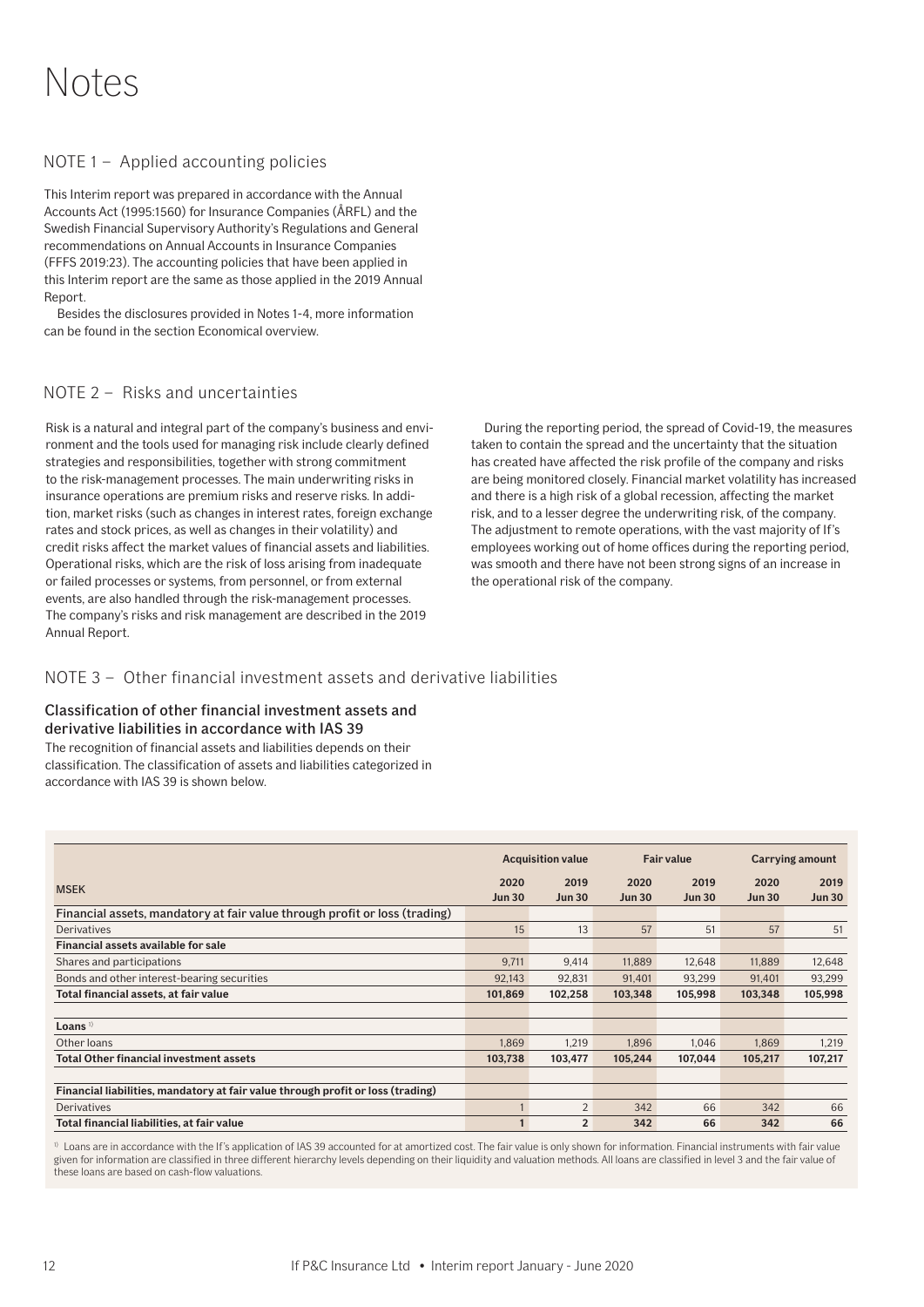A careful process is followed and controls are performed in order to ensure correct fair values of financial assets and liabilities. For example, controls are made by several different external sources and assessments of abnormal price changes are performed when necessary.

Different valuation methods are used to determine the fair value depending on the type of financial instruments and to what extent they are traded on active markets. In order to evaluate the activity in a market with respect to frequency and volume If mainly uses information compiled by Bloomberg. Quoted shares are valued on the basis of latest trade price on stock markets and are obtained by Bloomberg. The valuation of bonds is also usually based on prices from Bloomberg. Quoted bonds are valued on the basis of last bid price. For model-valued interest bearing instruments, yield curves based on last mid prices are used.

If's financial instruments, which are measured at fair value, are classified in three different hierarchy levels depending on their valuation methods as well as how active the market is. The control of the classification in hierarchy levels is done quarterly. If conditions have changed for the existing level, the holding in question is moved to the correct hierarchy level in consent with the Risk Control unit.

#### *Level 1 – Financial assets and liabilities with values based on quoted prices in active markets for identical assets or liabilities.*

Quoted prices in active markets are considered the best estimate of an asset/liability's fair value. An active market is typically characterized by quoted prices that are easily and regularly available and that represent actual and regularly occurring transactions at arm's length distance.

Assets and liabilities in the category include shares, listed funds (ETF), equity- and interest rate funds and interest bearing assets that have quoted prices in an active market at the time of valuation. The category also includes derivatives with a daily fixing.

#### *Level 2 – Financial assets and liabilities with values based on quoted prices or valuation based on directly or indirectly observable market data.*

In the level 2 hierarchy, all essential inputs are observable either directly or indirectly. The large majority of the instruments in level 2 are traded in a market with daily quoted prices and regularly occurring market transactions but where the market is not considered to be active enough regarding frequency and volume and/or when the standard deviation of the prices is high. A very limited part of the instruments are model valued with the help of market data that is indirectly observable, meaning that prices can be derived from observable markets where market interest rates and underlying rates normally are updated daily or, in exceptional cases, at least on a monthly basis.

Instruments that are valued at level 2 include interest bearing assets where the market is not active enough. Most OTC derivatives, standardized derivatives as well as currency derivatives are also included in this level.

#### *Level 3 – Financial assets and liabilities that are traded on an illiquid market, with non-observable market data or indications of trading levels without any actual trade.*

When neither quoted prices in active markets nor observable market data is available, the fair value of financial instruments is based on valuation techniques that are based on non observable market data.

Level 3 comprises private equity, unlisted shares, certain high-yield assets and distressed assets encountering financial difficulties where trading has essentially ceased to exist.

The types of financial instruments classified as level 3 in the valuation hierarchy are discussed below with reference to type of securities and valuation method:

- Private equity is classified as level 3. The majority of If's investment in Private Equity is made in mutual funds. The fair values are based on prices and share values obtained from the funds administrators. These quotations are based on the value in the underlying assets in accordance with market practice. The last obtained value is used;
- For some unlisted shares external evaluations are obtained, which are used for valuation. The external valuations are based on models that contain non-observable assumptions; and
- –Other assets in level 3 are normally valued at least yearly and the valuation is based either on external estimates, cash flow analyses or latest market transactions.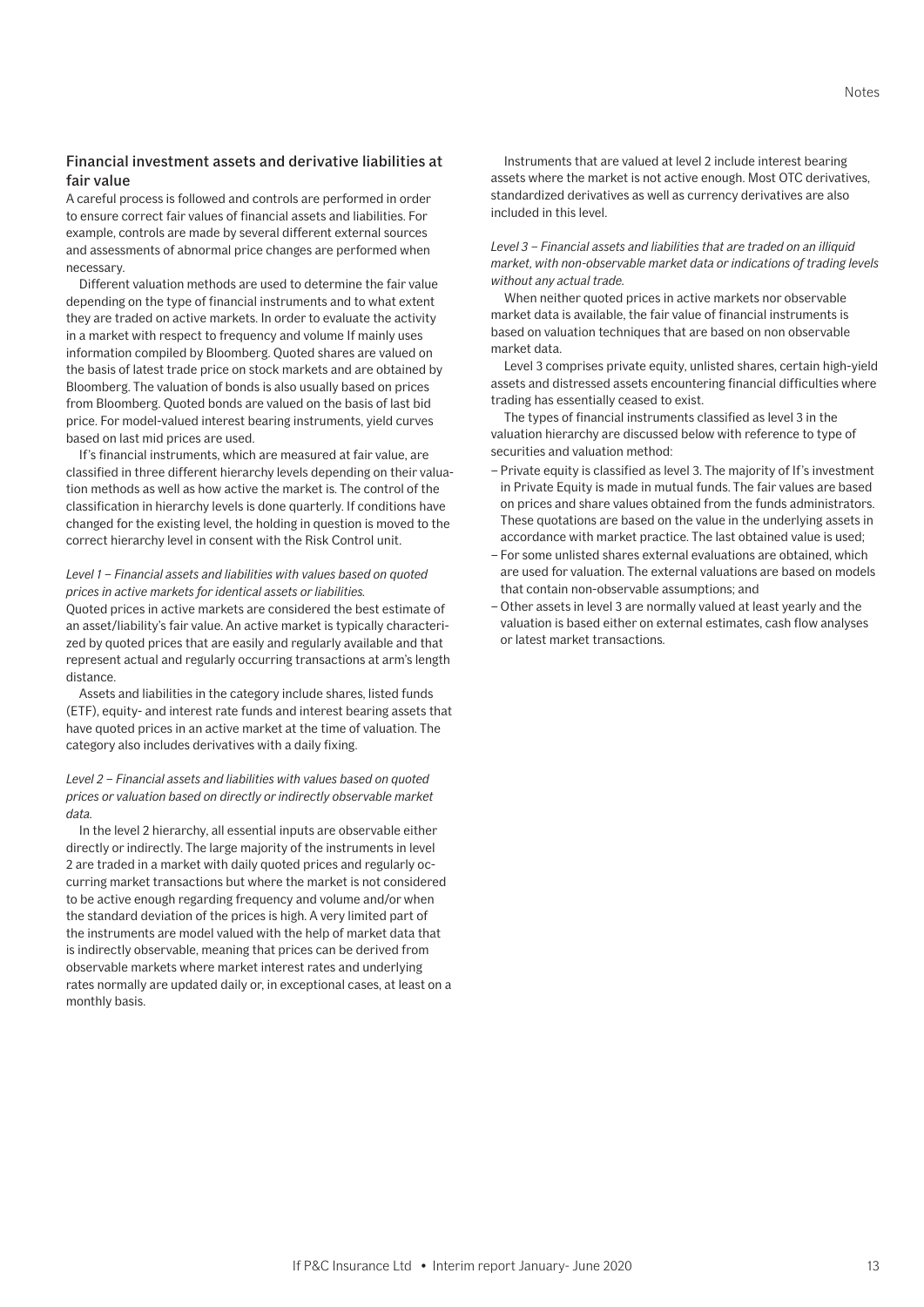#### Financial investment assets and derivative liabilities in fair value hierarchy

|                                                                                     | 2020<br><b>Jun 30</b>    |                    |                          |                            | 2019<br><b>Jun 30</b>    |                          |                          |                            |
|-------------------------------------------------------------------------------------|--------------------------|--------------------|--------------------------|----------------------------|--------------------------|--------------------------|--------------------------|----------------------------|
| <b>MSEK</b>                                                                         | Level 1                  | Level <sub>2</sub> | Level 3                  | <b>Total fair</b><br>value | Level 1                  | Level <sub>2</sub>       | Level 3                  | <b>Total fair</b><br>value |
| Financial assets, mandatory at fair value<br>through profit and loss (trading)      |                          |                    |                          |                            |                          |                          |                          |                            |
| Derivatives                                                                         |                          |                    |                          |                            |                          |                          |                          |                            |
| Equity derivatives                                                                  | $\overline{\phantom{0}}$ | $\overline{0}$     | ٠                        | $\overline{0}$             | $\overline{\phantom{a}}$ | $\mathbf{0}$             |                          | $\mathbf{0}$               |
| Fixed income derivatives                                                            |                          | -                  | ٠                        | $\overline{\phantom{a}}$   | $\overline{\phantom{a}}$ | $\overline{\phantom{0}}$ |                          |                            |
| Foreign exchange derivatives                                                        | $\overline{\phantom{a}}$ | 57                 | $\overline{\phantom{a}}$ | 57                         | $\overline{\phantom{a}}$ | 51                       | $\overline{\phantom{a}}$ | 51                         |
| Financial assets, available for sale                                                |                          |                    |                          |                            |                          |                          |                          |                            |
| Shares and participations <sup>1)</sup>                                             | 11,713                   | $\overline{a}$     | 176                      | 11,889                     | 12,489                   | $\overline{\phantom{a}}$ | 159                      | 12,648                     |
| Bonds and other interest-bearing securities                                         | 58.094                   | 33,301             | $\overline{7}$           | 91.401                     | 57.429                   | 35,870                   | $\Omega$                 | 93,299                     |
| Total financial assets, at fair value                                               | 69,807                   | 33,358             | 183                      | 103,348                    | 69,918                   | 35,921                   | 159                      | 105,998                    |
|                                                                                     |                          |                    |                          |                            |                          |                          |                          |                            |
| Financial liabilities, mandatory at fair value<br>through profit and loss (trading) |                          |                    |                          |                            |                          |                          |                          |                            |
| Derivatives                                                                         |                          |                    |                          |                            |                          |                          |                          |                            |
| Fixed income derivatives                                                            | $\overline{\phantom{0}}$ | 14                 | ٠                        | 14                         | $\overline{a}$           | 21                       | $\overline{\phantom{a}}$ | 21                         |
| Foreign exchange derivatives                                                        |                          | 328                | ÷                        | 328                        |                          | 45                       |                          | 45                         |
| Total financial liabilities, at fair value                                          | $\overline{a}$           | 342                | ٠                        | 342                        |                          | 66                       | $\overline{\phantom{a}}$ | 66                         |

<sup>1)</sup> Mutual equity funds recognized in the above balances totaled MSEK 3,877 (4,192) of which MSEK 3,817 (4,041) was allocated to level 1 and MSEK 70 (151) to level 3.

#### Financial investment assets in level 3

Financial assets presented in level 3 are included in financial instruments carried at fair value on the balance sheet. At June 30, 2020, the assets presented in level 3 amounted to MSEK 183 (159). These financial assets are categorized as available for sale, and unrealized market value changes are, therefore, recognized in other comprehensive income.

|                                                |                             |                           | Net gains/losses<br>recorded in |                          |                                       |                              |                                            |                                            | Net gains/losses in<br>income statement that           |
|------------------------------------------------|-----------------------------|---------------------------|---------------------------------|--------------------------|---------------------------------------|------------------------------|--------------------------------------------|--------------------------------------------|--------------------------------------------------------|
| <b>MSEK</b><br>2020                            | Carrying<br>amount<br>Jan 1 | income-<br>state-<br>ment | other com-<br>prehensive        |                          | Sales/<br>income Purchases maturities | <b>Transfers</b><br>into/out | Exchange<br>rate<br>of level 3 differences | <b>Carrying</b><br>amount<br><b>Jun 30</b> | are attributable to assets<br>held at<br>end of period |
| Financial assets, available for sale           |                             |                           |                                 |                          |                                       |                              |                                            |                                            |                                                        |
| Shares and participations                      | 186                         | -                         | $-3$                            | $\overline{\phantom{a}}$ | $-7$                                  | $\overline{\phantom{a}}$     |                                            | 176                                        |                                                        |
| Bonds and other interest-bearing<br>securities |                             | $-3$                      | $\overline{0}$                  | $\overline{\phantom{a}}$ |                                       | 11                           | E.                                         |                                            | $-3$                                                   |
| Total financial assets, at fair value          | 186                         | $-3$                      | $-3$                            | $\overline{a}$           | -8                                    | 11                           | $\bf{0}$                                   | 183                                        | $-3$                                                   |

|                                                |                             | Net gains/losses<br>recorded in |                                    |                          |                          |                              |                                            |                                     | Net gains/losses in<br>income statement that           |
|------------------------------------------------|-----------------------------|---------------------------------|------------------------------------|--------------------------|--------------------------|------------------------------|--------------------------------------------|-------------------------------------|--------------------------------------------------------|
| <b>MSEK</b><br>2019                            | Carrying<br>amount<br>Jan 1 | income-<br>state-<br>ment       | other com-<br>prehensive<br>income | <b>Purchases</b>         | Sales/<br>maturities     | <b>Transfers</b><br>into/out | Exchange<br>rate<br>of level 3 differences | Carrying<br>amount<br><b>Jun 30</b> | are attributable to assets<br>held at<br>end of period |
| Financial assets, available for<br>sale        |                             |                                 |                                    |                          |                          |                              |                                            |                                     |                                                        |
| Shares and participations                      | 202                         | $\overline{\phantom{a}}$        | $-17$                              | 3                        | $-36$                    | 6                            |                                            | 159                                 |                                                        |
| Bonds and other interest-bearing<br>securities | $\mathbf{0}$                | $\overline{\phantom{a}}$        | 0                                  | $\overline{\phantom{a}}$ | $\overline{\phantom{a}}$ | $\overline{\phantom{a}}$     | $\overline{\phantom{a}}$                   | $\mathbf{0}$                        |                                                        |
| Total financial assets, at fair value          | 202                         | $\overline{\phantom{a}}$        | $-17$                              | 3                        | $-36$                    | 6                            |                                            | 159                                 |                                                        |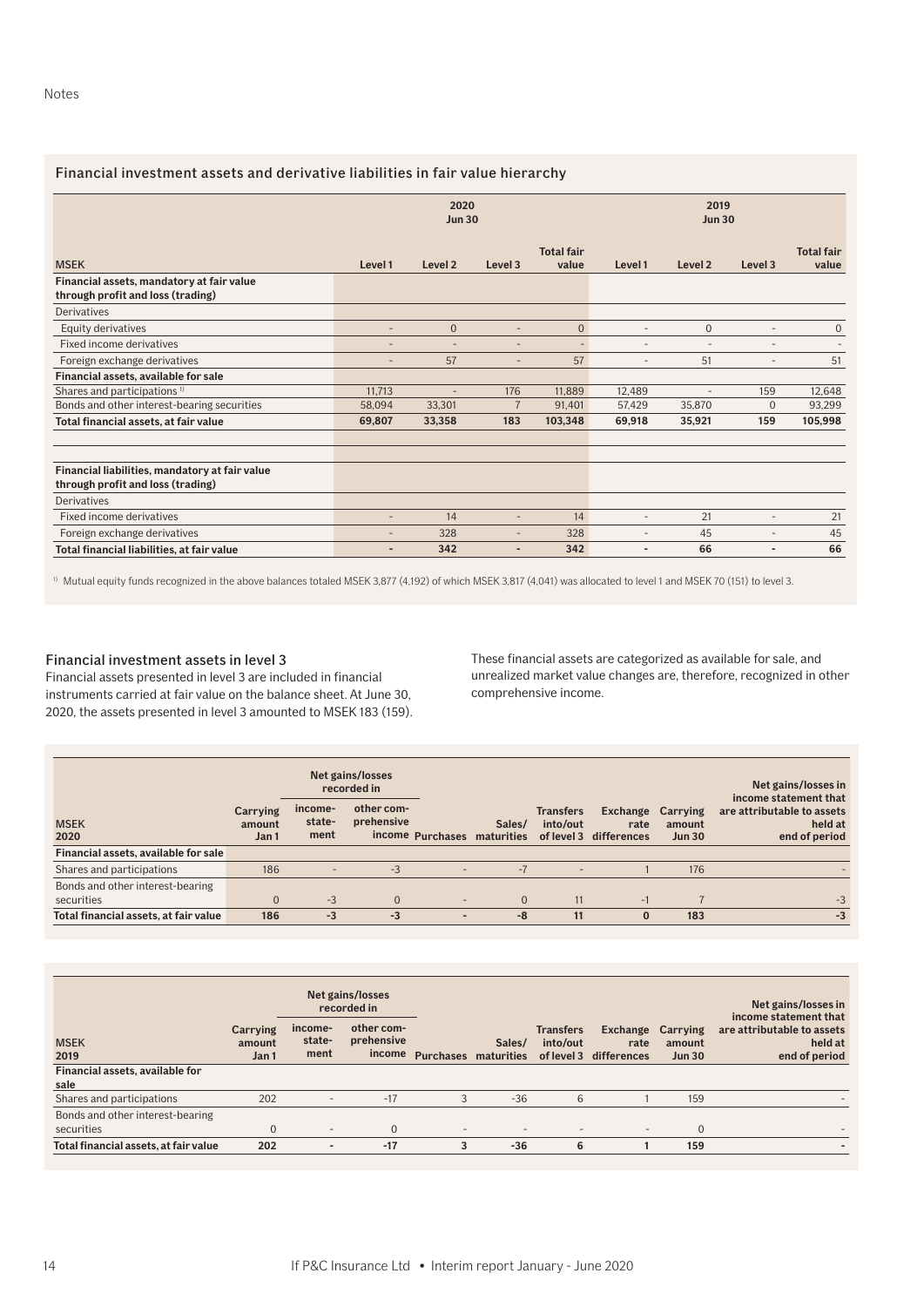#### Sensitivity analysis of the fair values of financial investment assets in level 3

The sensitivity of the fair value of level 3 instruments to changes in key assumptions, by category and financial instrument is shown below.

The following changes in key assumptions have been used:

- a 1% increase in the yield curve for bonds and other interest-bearing securities;
- a 20% decrease in prices for equity related securities and real estate.

|                                             | 2020<br><b>Jun 30</b><br><b>Effect of reasonably</b><br>possible alternative |             | 2019<br><b>Jun 30</b><br>Effect of reasonably<br>possible alternative |             |  |
|---------------------------------------------|------------------------------------------------------------------------------|-------------|-----------------------------------------------------------------------|-------------|--|
| <b>MSEK</b>                                 | Carrying amount                                                              | assumptions | <b>Carrying amount</b>                                                | assumptions |  |
| Financial assets, available for sale        |                                                                              |             |                                                                       |             |  |
| Shares and participations <sup>1)</sup>     | 176                                                                          | $-35$       | 159                                                                   | $-32$       |  |
| Bonds and other interest-bearing securities |                                                                              |             |                                                                       |             |  |
| Total financial assets, at fair value       | 183                                                                          | $-35$       | 159                                                                   | $-32$       |  |

<sup>1)</sup> Includes holding in equity funds.

#### NOTE 4 – Pledged assets and contingent liabilities

|                                                     | 2020          | 2019          | 2019          |
|-----------------------------------------------------|---------------|---------------|---------------|
| <b>MSEK</b>                                         | <b>Jun 30</b> | <b>Jun 30</b> | <b>Dec 31</b> |
| Pledged assets and equivalent securities            |               |               |               |
| Other financial investment assets                   | 2,692         | 2,329         | 2,495         |
| Cash and bank                                       | 19            | 19            | 18            |
| <b>Total</b>                                        | 2,710         | 2,347         | 2,513         |
|                                                     |               |               |               |
| Policyholders' beneficiary rights                   |               |               |               |
| Assets covered by policyholders' beneficiary rights | 105,161       | 110,171       | 104,890       |
| Technical provisions, net                           | $-74,706$     | $-76,986$     | $-72,289$     |
| Surplus of registered securities                    | 30,455        | 33,185        | 32,601        |
|                                                     |               |               |               |
| Contingent liabilities and other commitments        |               |               |               |
| Surety and guarantee undertakings                   | 13            | 21            | 19            |
| Other commitments                                   | 51            | 147           | 98            |
| Total                                               | 63            | 167           | 116           |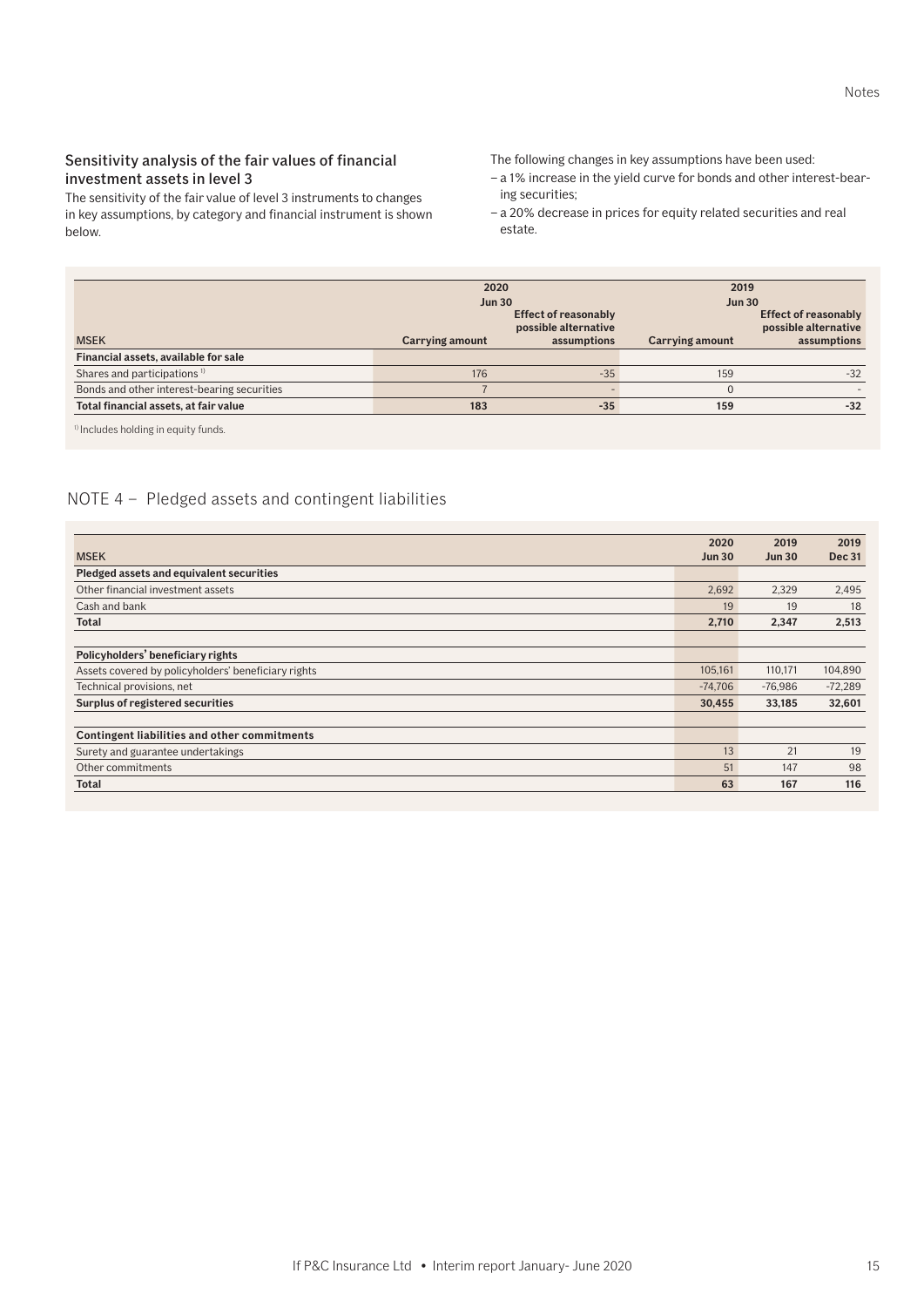# Definitions

#### Alternative performance measures

An alternative performance measure which is not defined in applicable accounting standards (IFRS, ÅRFL, FFFS 2019:23 and FRL), but where If considers it relevant to monitor and describe the company's financial situation and to provide additional useful information to the users of its financial statements. Since these measures have been developed and adapted for If, they are not fully comparable with similar performance measures presented by other companies. Below these are marked with **\***) .

#### Basic own founds

Basic own funds are derived from the solvency balance sheet in which the undertaking's assets and liabilities are valued in accordance with the solvency regulations. Basic own funds consists of the positive difference between assets and liabilities (including technical provisions), which are reduced by the amount of own shares held. In addition, qualifying subordinated liabilities are included in basic own funds.

#### Claims ratio

Total sum of claims incurred on own account including claimsadjustment costs in relation to premiums earned on own account, expressed as a percentage.

#### Combined ratio

Total sum of claims incurred and operating expenses on own account in insurance operations in relation to premiums earned on own account, expressed as a percentage.

#### Cost ratio<sup>\*</sup>

Total sum of operating expenses in insurance operations on own account and claims-adjustment costs in relation to premiums earned on own account, expressed as a percentage.

#### Eligible own funds to cover the minimum capital

The eligible own funds to cover the minimum capital requirement are derived from the same available own fund items as the eligible own funds to cover the Solvency Capital Requirement, but with the difference that additional limits apply as to the eligibility of those own funds items. The level of eligible own funds may not fall below the minimum capital requirement (MCR).

#### Expense ratio

Operating expenses in insurance operations on own account in relation to net premiums earned, expressed as a percentage.

#### Insurance margin \*)

Technical result less other technical income and other operating expense in relation to premiums earned on own account, expressed as a percentage.

#### Minimum capital requirement (MCR)

The Minimum Capital Requirement should reflect a level of eligible own funds where the company in 85 percent of all possible outcomes during a year can meet its commitments and is a solvency level below which it is considered unacceptable to continue operating.

#### Own founds (Capital base) (Solvency II)

In Solvency II, the solvency capital requirements should be covered with "own funds," which consist of capital items and financial resources of a certain quality in terms of ability to absorb losses. An undertaking's available own funds may consist of basic own funds

and ancillary own funds. The part of the undertaking's capital which is eligible to cover the solvency and minimum capital requirements is called eligible own funds. An insurance undertaking must have eligible own funds at least equal to the solvency capital requirement (SCR).

#### Risk ratio \*)

Total sum of insurance claims on own account, excluding claimsadjustment costs, in relation to premiums earned on own account, expressed as a percentage.

#### Solvency capital

Shareholders' equity less deferred tax assets plus untaxed reserves, subordinated debt and deferred tax liability.

#### Solvency capital requirement (SCR)

The Solvency Capital Requirement corresponds to a level of eligible own funds that enables an undertaking to absorb significant losses and that provides policyholders and beneficiaries with reasonable certainty to receive their benefits when they fall due. The Solvency Capital Requirement is calculated on the basis of all the quantifiable risks to which the insurance company is exposed. As a minimum, the Solvency Capital Requirement is to cover: insurance risk, market risk, counterparty default risk, and operational risk.

#### Total investment return

Investment return in relation to other financial investment assets, land and buildings, cash and bank balances, accrued financial income, securities settlement claims/liabilities and derivative liabilities, expressed as a percentage. The return has been calculated using a daily time-weighted return calculation method.